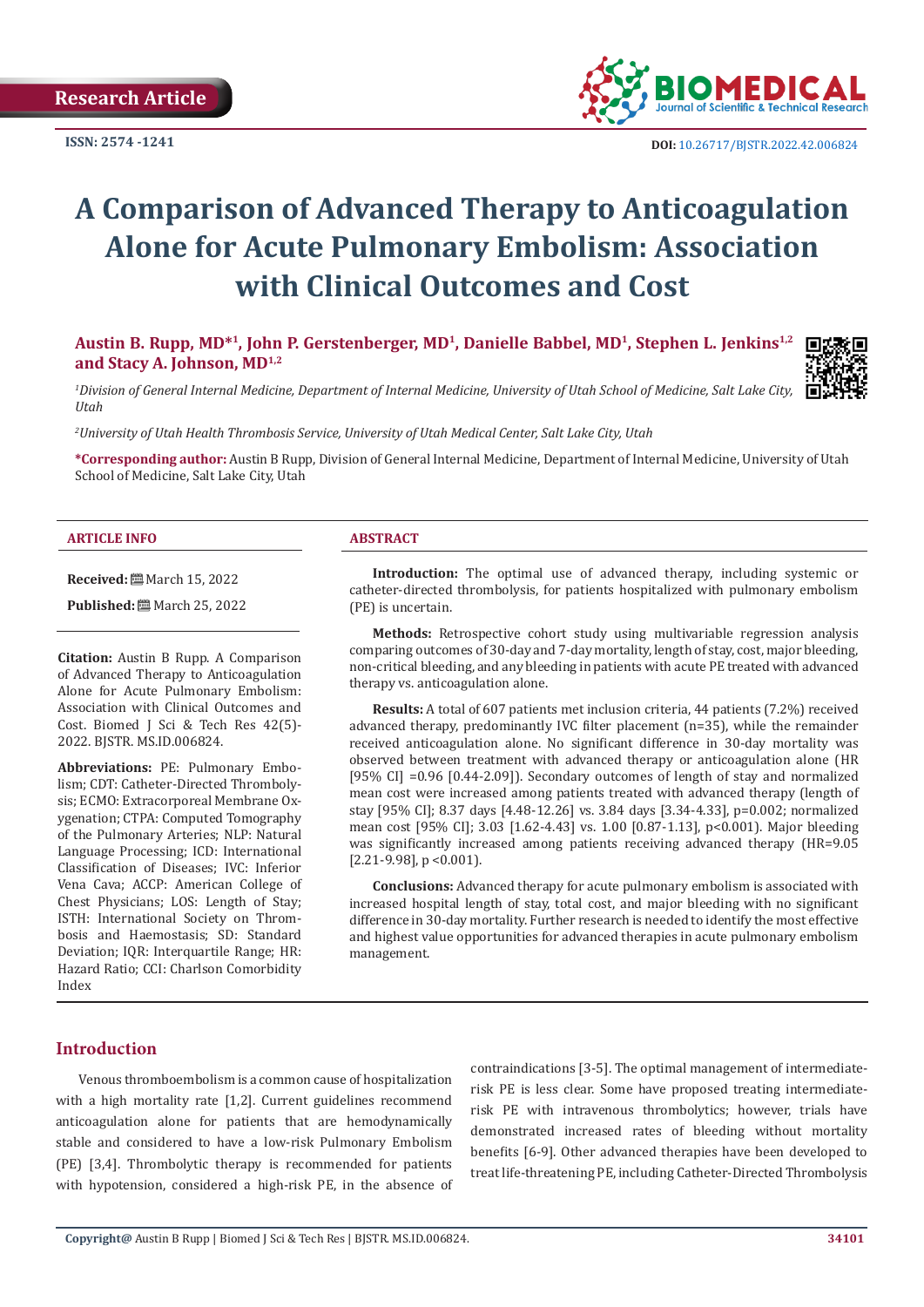(CDT), suction thromboembolectomy, surgical embolectomy and Extracorporeal Membrane Oxygenation (ECMO), [10-13] but robust evidence supporting their use is lacking.

Because the optimal management of intermediate- and high-risk PE with advanced therapies remains uncertain, some institutions have developed a multidisciplinary team of specialists to determine the best therapeutic approach for patients presenting with an acute PE called a PE response team (PERT) [14]. In spite of multiple institutions deploying PERTs, evidence on the effectiveness of a PERT is limited. In some reports, PERTs have led to increased utilization of advanced therapies, particularly catheter-directed therapy, without clearly demonstrating improvement in outcomes such as mortality, bleeding rates or length of stay [15,16]. Our institution is an academic medical center with ready access to advanced therapies for PE that does not rely on a PERT to guide treatment decisions. We believe our center is well-positioned to evaluate whether advanced therapies are associated with improved outcomes compared to anticoagulation alone in absence of a PERT. We hypothesized that patients who received advanced therapies compared to anticoagulation alone would have increased rates of bleeding, higher total direct costs and longer length of stay, without a difference in short-term mortality.

## **Methods**

#### **Study Design**

We conducted a retrospective observational cohort study at the University of Utah Medical Center, a 528-bed academic medical center with one of the largest geographic referral areas in the United States. An electronic database query was used to identify patients who underwent chest Computed Tomography of the Pulmonary Arteries (CTPA) and/or ventilation/perfusion (V/Q) scan between April 1, 2017 and April 1, 2019. An internally validated Natural Language Processing (NLP) tool designed to scan and interpret the CTPA, or V/Q radiology report was used to identify PE events. This NLP tool has a sensitivity of 96.0% and a specificity of 97.7% for identification of acute PE. We used the NLP tool to identify eligible patients based on previous reports suggesting International Classification of Diseases (ICD) discharge codes cannot reliably identify acute thromboembolic events [17,18]. Baseline patient demographics, vital signs, medical comorbidities, lab results, medications, interventions, admission date, discharge date, and bleeding events with dates were extracted from the electronic health record. Four study investigators performed manual chart reviews to validate study data regarding presence of acute PE, echocardiography, thrombolytic eligibility, advanced therapy for PE, and bleeding events. Each chart was independently reviewed by two study investigators, with any discrepancies adjudicated

by a third investigator (SAJ) blinded to the identity of the initial reviewers.

#### **Patient Population**

Inclusion criteria were age greater than 18 years and the presence of a PE identified by the NLP tool during the study period. Exclusion criteria included chronic PE or absence of PE identified through manual chart review. Study subjects were assigned to one of two cohorts based on the treatment they received for their acute PE:

- **1)** Anticoagulation alone; or
- **2)** Advanced therapy.

Advanced therapy was defined as receipt of systemic thrombolysis, CDT, Inferior Vena Cava (IVC) filter placement, ECMO, and/or surgical embolectomy. Thrombolytic ineligibility was defined as the presence of any of the following: active bleeding or DIC; cerebral vascular lesion or intracranial neoplasm; ischemic stroke in previous three months; prior intracranial hemorrhage; major surgery, trauma, obstetric delivery, GI bleeding, or invasive procedure within the previous 14 days intracranial, spinal, or retinal surgery within previous 30 days; CPR >10 minutes. These are based on our institutional criteria, adapted from the American College of Chest Physicians (ACCP) guidelines [3]. Patients were further stratified by pulmonary embolism severity index (PESI) [19] and PE location (main, interlobar, lobar, segmental, or subsegmental pulmonary arteries; and bilateral or unilateral involvement).

#### **Study Outcomes**

The primary efficacy outcome was 30-day mortality after acute PE identification. Secondary efficacy outcomes included 7-day mortality, hospital length of stay (LOS), and normalized mean of the total direct cost. The primary safety outcome was major bleeding within 90 days of PE diagnosis. Major bleeding was defined as fatal bleeding or bleeding into a critical site according to the International Society on Thrombosis and Haemostasis (ISTH) [20]. ICD codes were used to identify patients with bleeding into a critical location. We did not apply the 2gm/dL decrease in hemoglobin criteria proposed in the ISTH definition as we believed this criterion was subject to false positive results from reasons other than bleeding (eg. haemolysis, haemodilution, phlebotomy, anaemia of acute illness). Secondary safety outcomes included any bleeding, non-critical bleeding, and procedure-related bleeding events. Non-critical bleeding was defined as non-fatal bleeding into non-critical locations. Procedure-related bleeding was defined as bleeding associated with a recent surgical or interventional procedure. ICD codes use to identify bleeding events are listed in [Appendix Table 1](https://biomedres.us/pdfs/BJSTR.MS.ID.006824-Appendix-Table.pdf). All bleeding events and dates identified by ICD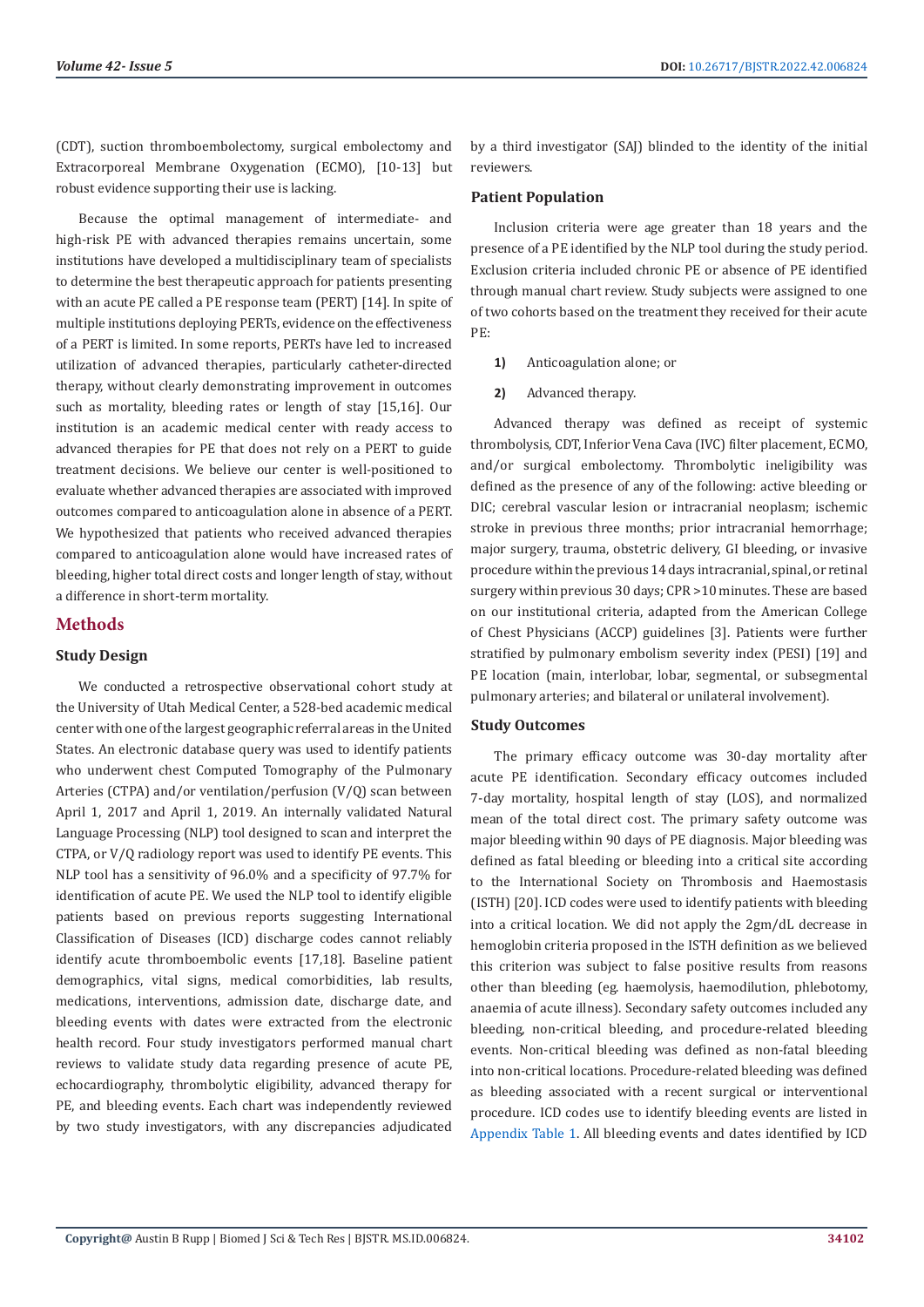codes were confirmed on manual chart review. Total direct costs were determined by our institutionally derived Value Driven Outcomes tool [21].

## **Statistical Analysis**

Baseline characteristics and unadjusted outcomes are reported as frequency and percent, mean with standard deviation (SD) for normally distributed variables, and median with interquartile range (IQR) for non-normally distributed variables. Baseline characteristics and unadjusted outcomes were compared using the Chi-squared or Fisher's exact test, Student's t-test, or Wilcoxon rank sum where appropriate. Multivariable regression analysis using generalized linear models with a log-link function and gamma distribution was used for continuous outcomes (eg. length of stay, cost). Survival analysis using univariate and multivariable Cox regression was used to compare the primary and secondary efficacy and safety outcomes, reported as a hazard ratio (HR) with 95% confidence interval (95% CI). Kaplan-Meier curves were used to graphically display differences in mortality and bleeding events. Multivariable logistic regression was used for binary outcomes. Covariates included in regression models were Charlson Comorbidity Index (CCI) [22], thrombolytic eligibility [4], and PESI score [19]. We chose CCI to adjust for any potential differences in chronic comorbidities, thrombolytic eligibility to adjust for differences in baseline bleeding risk, and PESI score as an indicator of acute illness related to the PE. Adjusted continuous outcomes were estimated using marginal effects at the means [23]. Total direct costs were normalized using the mean total direct cost of admission for patients receiving anticoagulation alone as the

normalizing value. A p-value cutoff of 0.05 was used to determine statistical significance. Stata/IC version 16.1 (StataCorp, College Station, TX) was used for all analyses.

# **Results**

## **Patient Characteristics**

A total of 741 patients with either a CTPA or V/Q scan performed during the study period were identified. Of these, 134 patients met exclusion criteria, leaving 607 patients with an acute PE for analysis [\(Appendix Figure 1](https://biomedres.us/pdfs/BJSTR.MS.ID.006824-Appendix-Figures.pdf)). 563 patients received anticoagulation alone and 44 received advanced therapy for PE treatment. Most patients in the advanced therapy group (79.5%) received an IVC filter, 13.6% received systemic thrombolysis and 9.1% received catheter-directed thrombolysis. Baseline patient demographics did not differ significantly between groups (Table 1). Overall, patients in the advanced therapy cohort presented with greater vital sign derangements and higher PESI scores compared to the anticoagulation alone cohort (median PESI score [IQR]; 112 [81, 145] vs. 142 [105, 209], p <0.001). More patients in the advanced therapy cohort were considered ineligible for thrombolytic therapy (46.0% vs. 68.2%, p <0.001). Elevated biomarkers suggestive of right ventricular (RV) dysfunction (eg. troponin, brain-natriuretic peptide, lactate) were observed more frequently among advanced therapy patients (Table 1), although echocardiographic evidence of RV dysfunction was not significantly different  $(p = 0.19)$  between the advanced therapy (44.4%) and anticoagulation alone (32.6%) cohorts. More patients in the advanced therapy cohort had a PE identified in the main pulmonary artery compared to the anticoagulation alone cohort  $(27.3\% \text{ vs. } 13.1\% \text{, } p = 0.02)$ .

**Table 1:** Baseline Patient Characteristics of Patients Treated with Anticoagulation-Alone versus Advanced Therapy for Acute Pulmonary Embolism.

|                                          | <b>Anticoagulation Alone</b> | <b>Advanced Therapy</b> | P value |
|------------------------------------------|------------------------------|-------------------------|---------|
|                                          | $n = 563$                    | $n=44$                  |         |
| Demographics                             |                              |                         |         |
| Age--years, mean (SD)                    | 57.0 (16.7)                  | 58.0 (16.1)             | 0.72    |
| Female, $n$ $(\%)$                       | 283 (50.3)                   | 24 (54.6)               | 0.59    |
| Weight--kg, mean (SD)                    | 94.4 (29.3)                  | 98.3 (27.5)             | 0.40    |
| BMI--kg/m2, mean (SD)                    | 31.6(9.0)                    | 32.9(9.3)               | 0.35    |
| Charlson Comorbidity Index, median (IQR) | 3.0(1.0, 7.0)                | $4.0$ (2.0, 6.5)        | 0.32    |
| <b>Medical History</b>                   |                              |                         |         |
| Active or Historical Cancer, n (%)       | 202 (35.9)                   | 18 (40.9)               | 0.50    |
| Congestive Heart Failure, n (%)          | 112 (19.9)                   | 6(13.6)                 | 0.31    |
| Chronic Lung Disease, n (%)              | 214 (38.0)                   | 10(22.7)                | 0.04    |
| <b>Clinical Status</b>                   |                              |                         |         |
| Pulse > 110 beats/min, n $(\%)$          | 207 (36.8)                   | 32 (72.7)               | < 0.001 |
| Systolic BP < 100 mmHg, $n$ (%)          | 193 (34.3)                   | 27(61.4)                | < 0.001 |
| Respiration > 30 breaths/min, n $(\%)$   | 111 (19.7)                   | 19 (43.2)               | < 0.001 |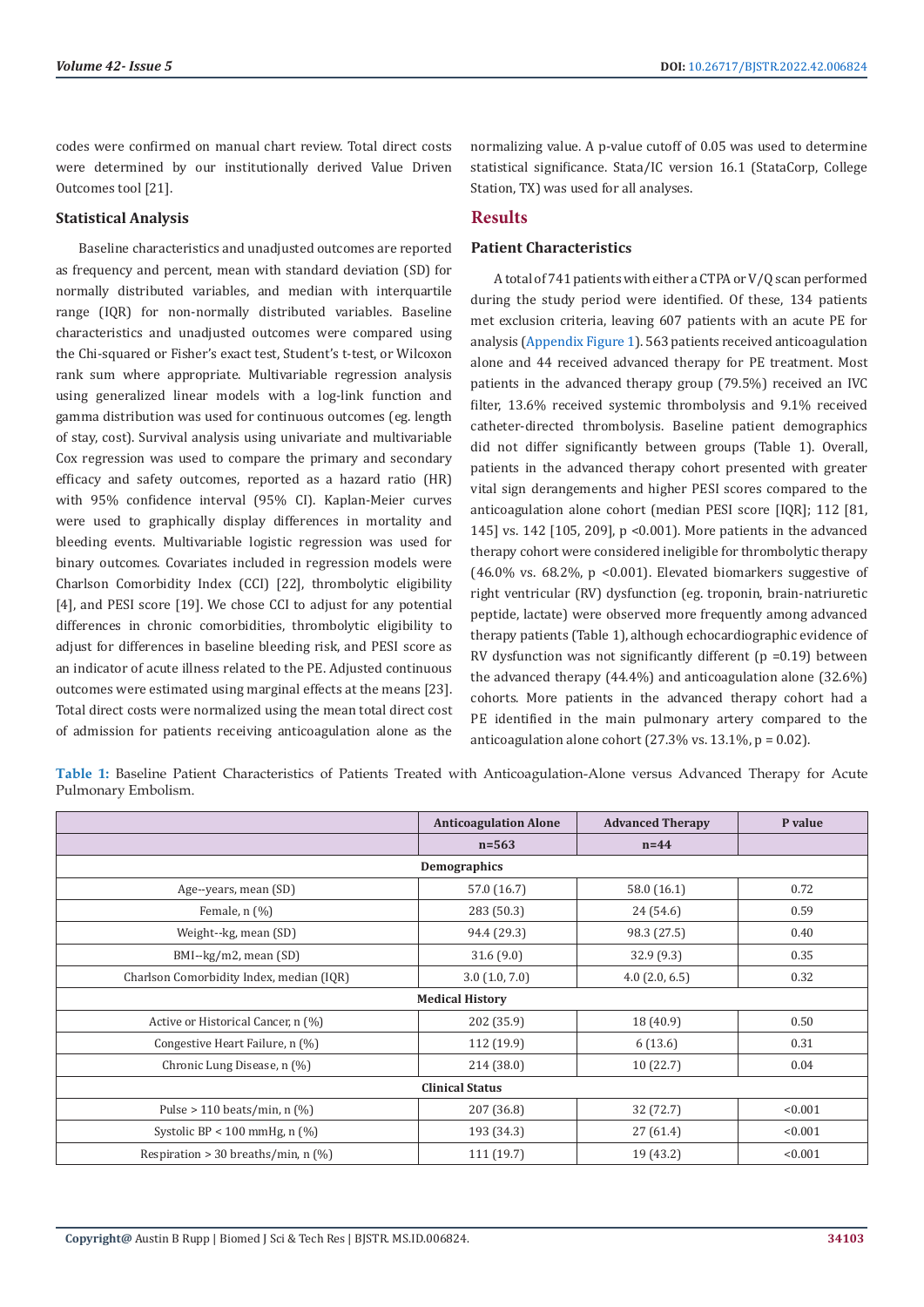| Temperature < 36.0 C, n $(\%)$        | 116 (20.6)                       | 13 (29.6)      | 0.16                     |  |
|---------------------------------------|----------------------------------|----------------|--------------------------|--|
| Oxygen Saturation < 90%, n (%)        | 214 (38.0)                       | 18 (40.9)      | 0.70                     |  |
| Altered Mental Status, n (%)          | 45 (8.0)                         | 13 (29.6)      | < 0.001                  |  |
| PE Severity Index Score, median (IQR) | 112 (81, 145)                    | 142 (105, 209) | < 0.001                  |  |
| PE Severity Index Class, median (IQR) | 4.0(2, 5)                        | 5.0(3.5, 5)    | 0.01                     |  |
| Ineligible for Thrombolytic Therapy+  | 259 (46.0)                       | 30 (68.2)      | 0.005                    |  |
|                                       | <b>Increased Risk Indicators</b> |                |                          |  |
| <b>Elevated Biomarker</b>             | 100 (17.8)                       | 23 (52.3)      | < 0.001                  |  |
| Troponin $\geq 0.3$ ng/mL             | 39(8.4)                          | 10(23.3)       | 0.004                    |  |
| Brain Natriuretic Peptide ≥ 400 pg/mL | 55 (11.8)                        | 10 (23.8)      | 0.05                     |  |
| Lactate $\geq 4.0$ mmol/L             | 36 (7.7)                         | 11 (26.2)      | 0.001                    |  |
| Echo Performed                        | 220 (39.0)                       | 36 (81.8)      | < 0.001                  |  |
| RV Dysfunction                        | 72 (32.6)                        | 16 (44.4)      | 0.19                     |  |
|                                       | <b>PE</b> Location               |                |                          |  |
| Main Pulmonary Artery                 | 74 (13.1)                        | 12 (27.3)      | 0.02                     |  |
| Interlobar Artery                     | 63 (11.2)                        | 6(13.6)        | 0.62                     |  |
| Lobar Artery                          | 12(2.1)                          | 2(4.6)         | 0.27                     |  |
| Segmental Artery                      | 434 (77.1)                       | 37 (84.1)      | 0.35                     |  |
| Subsegmental Artery                   | 341 (60.6)                       | 26(59.1)       | 0.87                     |  |
| Bilateral                             | 252 (44.8)                       | 26 (59.1)      | 0.08                     |  |
| <b>PE Risk Classification*</b>        |                                  |                |                          |  |
| PE Severity Index Score, median (IQR) | 112 (81, 145)                    | 142 (105, 209) | < 0.001                  |  |
| PE Severity Index Class, median (IQR) | 4.0(2, 5)                        | 5.0(3.5, 5)    | $0.01\,$                 |  |
| High Risk                             | 17(3.0)                          | 8(18.2)        | < 0.001                  |  |
| <b>Intermediate Risk</b>              |                                  |                |                          |  |
| Intermediate-High                     | 17(3.0)                          | 5(11.4)        | 0.02                     |  |
| Intermediate-Low                      | 373 (66.3)                       | 23 (52.3)      | 0.06                     |  |
| Low-Risk                              | 156 (27.7)                       | 8(18.2)        | 0.22                     |  |
| <b>Advanced Therapy</b>               |                                  |                |                          |  |
| Systemic Thrombolytics                |                                  | 6(13.6)        |                          |  |
| Catheter Directed Thrombolytics       | ÷,                               | 7(9.1)         | $\overline{\phantom{m}}$ |  |
| <b>IVC Filter Placement</b>           | $\overline{a}$                   | 35 (79.5)      | $\overline{a}$           |  |
| Surgical Embolectomy                  |                                  | 1(2.3)         |                          |  |
| <b>ECMO</b>                           |                                  | 2(4.5)         | $\overline{a}$           |  |

**Note:** †Defined as presence of active bleeding or DIC; cerebral vascular lesion or intracranial neoplasm; ischemic stroke in previous three months; prior intracranial hemorrhage; major surgery, trauma, obstetric delivery, GI bleeding, or invasive procedure within the previous 14 days intracranial, spinal, or retinal surgery within previous 30 days; CPR >10 minutes. \*Risk classification based on European Society of Cardiology guidelines for the diagnosis and management of acute pulmonary embolism. Abbreviations: BMI= body mass index; BP= blood pressure; PE= pulmonary embolism; RV= right ventricle; IVC= inferior vena cava; ECMO=

extracorporeal membrane oxygenation

## **Outcomes**

#### **Primary and Secondary Efficacy Outcomes**

In unadjusted comparisons, the primary efficacy outcome of 30-day mortality was observed more often in patients treated with advanced therapy (18.2%) compared to patients treated with anticoagulation-alone (7.3%) (hazard ratio [95% CI]; HR=2.59 [1.22-5.53], p = 0.014) (Table 2, Figure 1). No significant differences were noted in the secondary outcome of 7-day mortality (HR= 1.69 [0.51-5.64], p =0.391. The median LOS was nearly 7 days longer for patients treated with an advanced therapy (median LOS [IQR]; 8.93 [4.52, 21.55] days vs. 1.95 [0.54, 5.65] days, p <0.001). Normalized mean total direct costs were more than 3-fold higher for patients treated with an advanced therapy vs. anticoagulation alone (normalized mean cost [95% CI], 3.42 [2.46-4.38] vs. 1.00  $[0.84 - 1.16]$ , p < 0.001).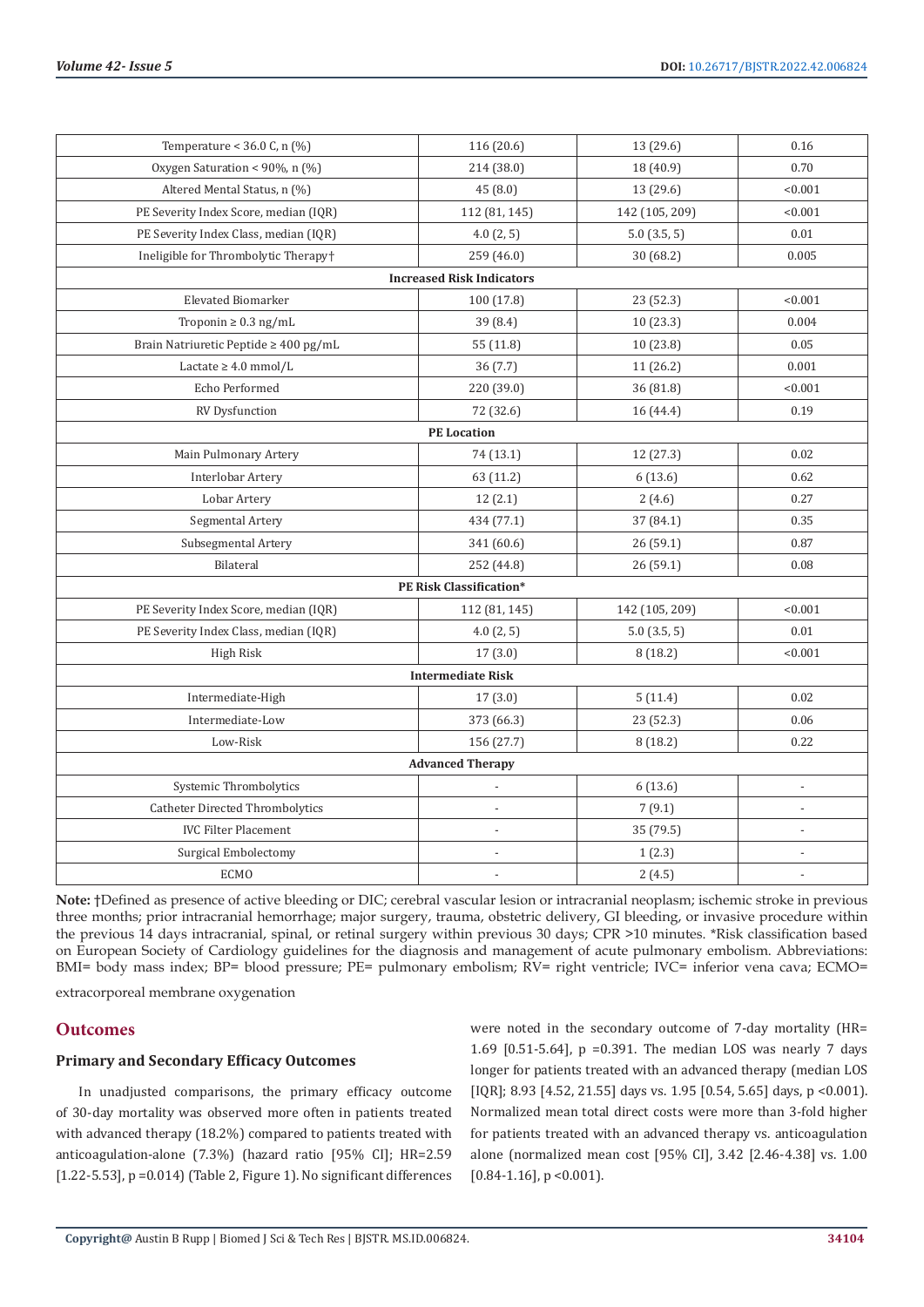

**Figure 1:** Crude Incidence Rate of 30-Day Mortality following Pulmonary Embolism Diagnosis.

**Table 2:** Unadjusted Primary and Secondary Outcomes of Anticoagulation-Alone versus Advanced Therapy for Acute Pulmonary Embolism.

|                                             | <b>Anticoagulation Alone</b> | <b>Advanced Therapy</b> | P value |
|---------------------------------------------|------------------------------|-------------------------|---------|
|                                             | $n = 563$                    | $n=44$                  |         |
|                                             | <b>Primary Outcomes</b>      |                         |         |
|                                             | <b>Mortality</b>             |                         |         |
| 30-day Mortality, n (%)                     | 41(7.3)                      | 8(18.2)                 | 0.011   |
| 30-day Mortality, HR (95% CI)               | Reference                    | 2.59 (1.22-5.53)        | 0.014   |
|                                             | <b>Bleeding</b>              |                         |         |
| Major Bleeding, n (%)                       | 7(1.2)                       | 4(9.1)                  | 0.005   |
| Major Bleeding, HR (95% CI)                 | Reference                    | 10.68 (3.12-36.53)      | < 0.001 |
|                                             | <b>Secondary Outcomes</b>    |                         |         |
|                                             | <b>Mortality</b>             |                         |         |
| 7-day Mortality, n (%)                      | 23(4.1)                      | 3(6.8)                  | 0.43    |
| 7-day Mortality, HR (95% CI)                | Reference                    | $1.69(0.51-5.64)$       | 0.391   |
| <b>Bleeding</b>                             |                              |                         |         |
| Any Bleeding within 90 days, n (%)          | 36(6.4)                      | 9(20.5)                 | 0.001   |
| Any Bleeding within 90 days, HR (95% CI)    | Reference                    | 4.79 (2.30-9.96)        | < 0.001 |
| Non-critical Bleeding, n (%)                | 31(5.5)                      | 7(15.9)                 | 0.006   |
| Non-critical Bleeding, HR (95% CI)          | Reference                    | 4.30 (1.89-9.80)        | 0.001   |
| Procedure Related Bleeding, n (%)           | 5(0.9)                       | 0(0.0)                  | 1.000   |
| Procedure Related Bleeding, HR (95% CI)     | Reference                    | <b>NA</b>               |         |
| <b>Resource Utilization</b>                 |                              |                         |         |
| Length of Stay (days), median (IQR)         | 1.95(0.54, 5.65)             | 8.93 (4.52, 21.55)      | < 0.001 |
| Length of Stay (days), mean (SD)            | 4.8(8.1)                     | 12.3 (10.0)             | < 0.001 |
| Normalized Total Direct Cost, mean (95% CI) | 1.00(0.84, 1.16)             | 3.42 (2.46, 4.38)       | < 0.001 |
| Normalized Facility Cost, mean (95% CI)     | 1.00(0.84, 1.16)             | 3.11 (2.25, 3.97)       | < 0.001 |
| Normalized Supply Cost, mean (95% CI)       | 1.00(0.70, 1.30)             | 4.35 (2.81, 5.90)       | < 0.001 |
| Normalized Imaging Cost, mean (95% CI)      | 1.00(0.84, 1.16)             | 3.12 (1.91, 4.34)       | < 0.001 |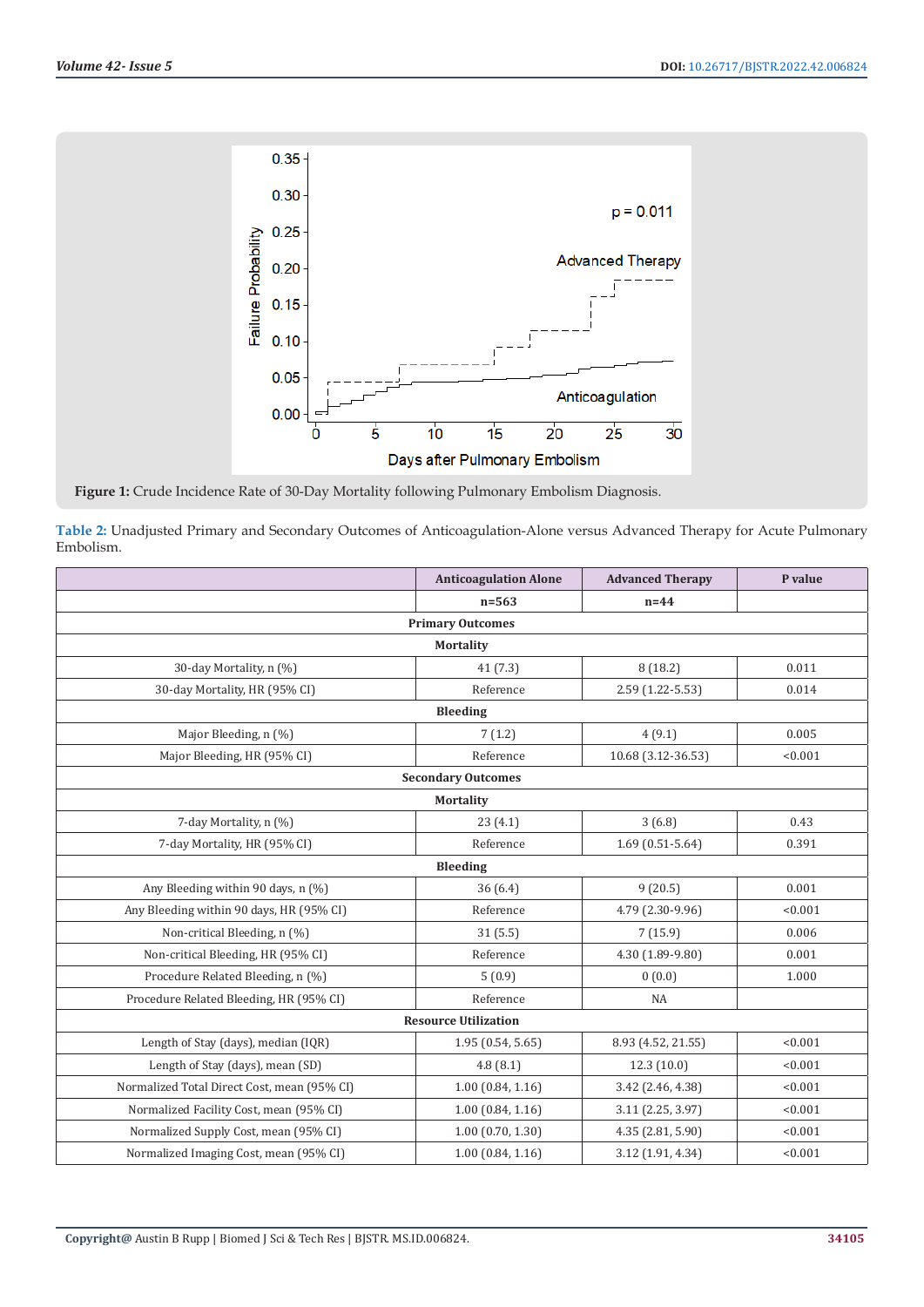| Normalized Pharmacy Cost, mean (95% CI)       | 1.00(0.76, 1.24) | $4.60$ (2.54, 6.65) | < 0.001 |
|-----------------------------------------------|------------------|---------------------|---------|
| Normalized Lab Cost, mean (95% CI)            | 1.00(0.74, 1.26) | $3.02$ (0.89, 5.15) | < 0.001 |
| Normalized Other Services Cost, mean (95% CI) | 1.00(0.82, 1.18) | 3.24(2.06, 4.43)    | < 0.001 |

Following adjustments for PESI score, CCI, and thrombolytic eligibility, the observed differences in 30-day mortality were no longer apparent between the advanced therapy and anticoagulationalone cohorts (HR=0.96 [0.44-2.09], p =0.914) (Table 3). No significant differences were observed in 7-day mortality (HR=0.57 [ $0.17-1.93$ ],  $p = 0.367$ ]. The adjusted mean LOS was 4.53 days

longer for patients treated with advanced therapy relative to those treated with anticoagulation alone (mean LOS [95% CI]; 8.37 days [4.48-12.26] vs. 3.84 days [3.34-4.33], p =0.002). Similarly, adjusted normalized mean costs remained more than 3-fold higher among patients treated with advanced therapy (normalized mean cost [95% CI]; 3.03 [1.62-4.43] vs. 1.00 [0.87-1.13], p <0.001).

**Table 3:** Adjusted Primary and Secondary Outcomes of Anticoagulation-Alone versus Advanced Therapy for Acute Pulmonary Embolism.

|                                               | <b>Anticoagulation Alone</b> | <b>Advanced Therapy</b> | P value |  |
|-----------------------------------------------|------------------------------|-------------------------|---------|--|
|                                               | $n = 563$                    | $n=44$                  |         |  |
|                                               | <b>Primary Outcomes</b>      |                         |         |  |
|                                               | <b>Mortality</b>             |                         |         |  |
| 30-day Mortality, HR (95% CI)                 | Reference                    | $0.96(0.44 - 2.09)$     | 0.914   |  |
|                                               | <b>Bleeding</b>              |                         |         |  |
| Major Bleeding, HR (95% CI)                   | Reference                    | 9.05 (2.51-32.64)       | 0.001   |  |
| <b>Secondary Outcomes</b>                     |                              |                         |         |  |
| <b>Mortality</b>                              |                              |                         |         |  |
| 7-day Mortality, HR (95% CI)                  | Reference                    | $0.57(0.17-1.93)$       | 0.367   |  |
| <b>Bleeding</b>                               |                              |                         |         |  |
| Any Bleeding within 90 days, HR (95% CI)      | Reference                    | 3.42 (1.46-7.98)        | 0.005   |  |
| Non-critical Bleeding, HR (95% CI)            | Reference                    | 3.61 (1.54-8.47)        | 0.003   |  |
| <b>Resource Utilization</b>                   |                              |                         |         |  |
| Length of Stay (days), mean (95% CI)          | 3.84 (3.34-4.33)             | 8.37 (4.48-12.26)       | 0.002   |  |
| Normalized Total Direct Cost, mean (95% CI)   | 1.00(0.87, 1.13)             | 3.03 (1.62, 4.43)       | < 0.001 |  |
| Normalized Facility Cost, mean (95% CI)       | 1.00(0.88, 1.12)             | 2.64 (1.49, 3.78)       | < 0.001 |  |
| Normalized Supply Cost, mean (95% CI)         | 1.00(0.75, 1.25)             | 7.85 (0.77, 14.93)      | < 0.001 |  |
| Normalized Imaging Cost, mean (95% CI)        | 1.00(0.84, 1.16)             | 2.72 (1.12, 4.33)       | 0.001   |  |
| Normalized Pharmacy Cost, mean (95% CI)       | 1.00(0.38, 1.22)             | 4.30 (0.88, 7.72)       | 0.001   |  |
| Normalized Lab Cost, mean (95% CI)            | 1.00(0.82, 1.18)             | 3.00 (1.04, 4.95)       | 0.002   |  |
| Normalized Other Services Cost, mean (95% CI) | 1.00(0.82, 1.18)             | 2.60 (0.93, 4.27)       | 0.005   |  |

Note: Results adjusted for Charlson comorbidity index, thrombolytic ineligibility, and Pulmonary Embolism Severity Index score.

#### **Primary and Secondary Safety Outcomes**

Unadjusted analysis demonstrated the primary safety outcome of major bleeding was observed more frequently among patients treated with advanced therapy (9.1%) compared to patients receiving anticoagulation alone (1.2%) (HR=10.68 [3.12-36.53], p <0.001) (Table 2). Most major bleeding events occurred within the first 20 days following advanced therapy as demonstrated in Figure 2. The secondary outcomes of any bleeding event (HR= 4.79 [2.309.96], p <0.001) and non-critical bleeding (HR= 4.30 [1.89-9.80], p =0.001) were also significantly increased and occurred early in the advanced therapy cohort ([Appendix Figure 2](https://biomedres.us/pdfs/BJSTR.MS.ID.006824-Appendix-Figures.pdf)). Following multivariable adjustment, major bleeding remained significantly increased among patients receiving advanced therapy (HR=9.05 [ $2.21-9.98$ ], p <0.001). The secondary outcomes of any bleeding (HR=  $3.42$  [1.46-7.98], p = 0.005) and non-critical bleeding (HR= 3.61 [1.54-8.47], p =0.003) remained significantly increased in the advanced therapy cohort after adjustments.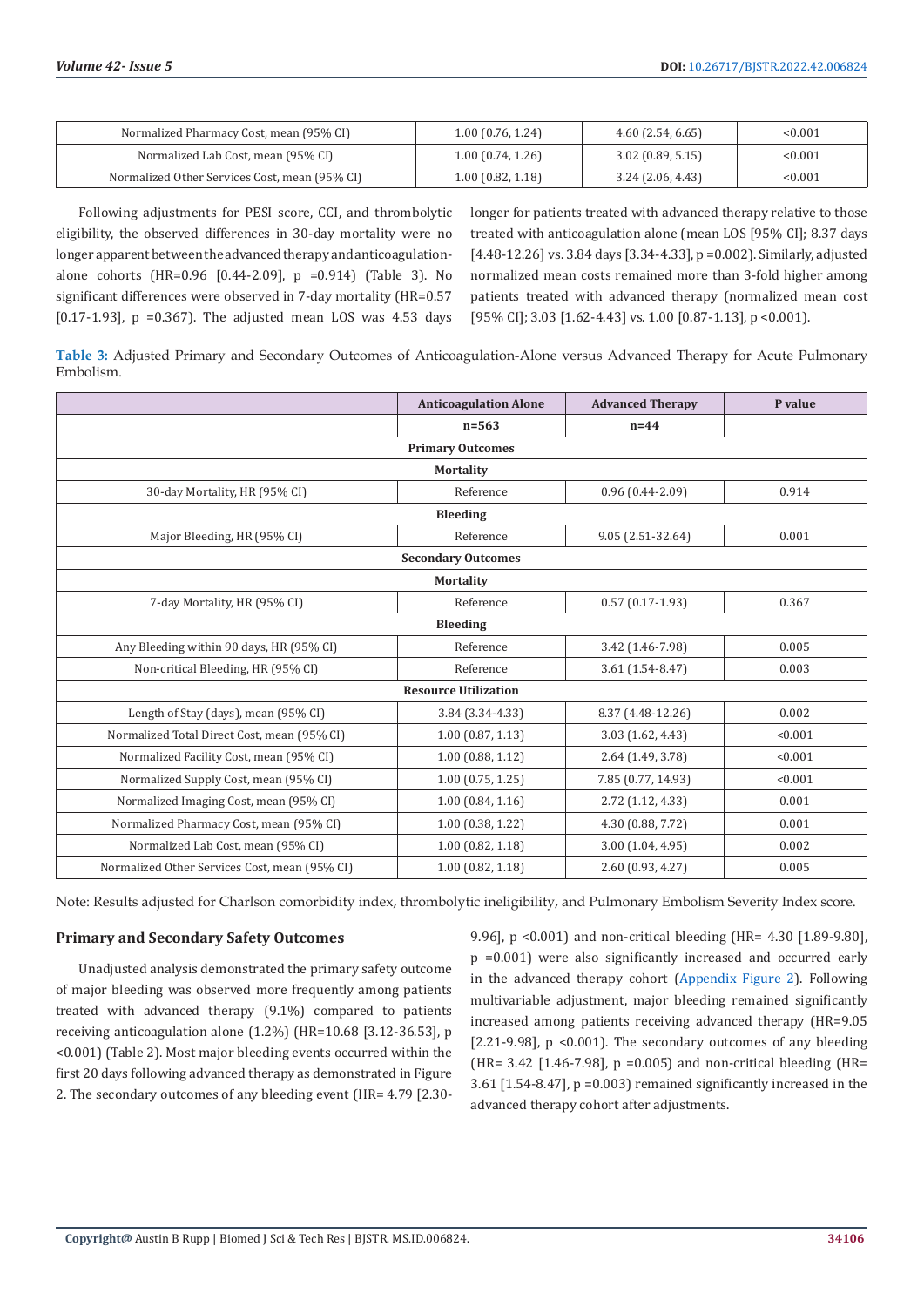

**Figure 2:** Crude Incidence Rate of 90-Day Major Bleeding Events following Pulmonary Embolism Diagnosis.

#### **Discussion**

In this retrospective cohort study at a single academic medical center, we examined the relationship between advanced therapy for acute PE and patient outcomes. Our multivariable analysis identified a significant association between utilization of advanced therapy and increases in hospital LOS, total cost, and bleeding likelihood with no significant difference in 30-day mortality, compared to treatment with anticoagulation alone. Optimal patient selection for use of advanced therapies in acute PE remains uncertain, particularly in the case of intermediate-risk PE. One solution to address this uncertainty has been the formation of a multidisciplinary PERT. In our study at an academic medical center without a PERT, 7.2% of patients received advanced therapy, the majority of these being an IVC filter, with 1.2% receiving CDT. Adoption of PERTs at these institutions was associated with increased utilization of advanced therapies at other academic institutions without PERTs or prior to PERTs, where IVC filters are generally utilized in < 10% of patients and CDT < 2%. [15,16,24] Adoption of PERTs at these institutions was associated with increased utilization of advanced therapies, with a 10-fold increase in CDT utilization. Across the PERT consortium utilization of advanced therapy ranges from 16-46%, [15,16,25]. However, the benefit of increased utilization of advanced therapies remains uncertain without consistently improved clinical outcomes, [15,16,25-29].

We observed the 30-day mortality was significantly higher in the patients who received advanced therapy (18.2% vs 7.3%), however, after adjusting for differences in PE severity and patient characteristics, no mortality difference was observed (HR=0.96  $[0.44-2.09]$ ,  $p = 0.914$ . This may be due to a lack of mortality benefit

attributable to advanced therapies in these patients or limited power to detect a relatively uncommon outcome. We did identify a significantly increased risk of major bleeding within 90 days (HR=9.05 [2.21-9.98], p <0.001) in patients treated with advanced therapies. Because the overwhelming majority of advanced therapies utilized in our center were IVC filters, which are often placed due to elevated bleeding risk, this observation may be due to residual confounding by indication. We also compared LOS and total costs of care, which we found to be significantly higher in the advanced therapy group. This may be partially explained by the cost of the advanced therapy itself, however, increased costs in all categories (facilities, supply, imaging, pharmacy, lab) suggest total cost differences are not entirely explained by treatment modality for pulmonary embolism. It is conceivable that patients identified with a high- or intermediate-risk PE necessitating advanced therapy may have underlying comorbidities (eg. cancer) or acute illness that requires more resources than patients who are well enough to receive anticoagulation therapy alone.

Strengths of this study include thorough review of each clinical chart by multiple study investigators (who are all practicing hospitalists) to manually validate the diagnosis of acute pulmonary embolism, echocardiographic findings, and any clinical contraindications to thrombolytic therapy. Our normalized cost analysis and evaluation of categorized cost is novel in this field and of importance due to increasing consideration of high value care in health systems. Our study is not without limitations. We cannot exclude the possibility of unmeasured or residual confounding, though we did control for well-established prediction scores for pulmonary embolism severity, comorbidities, and bleeding risk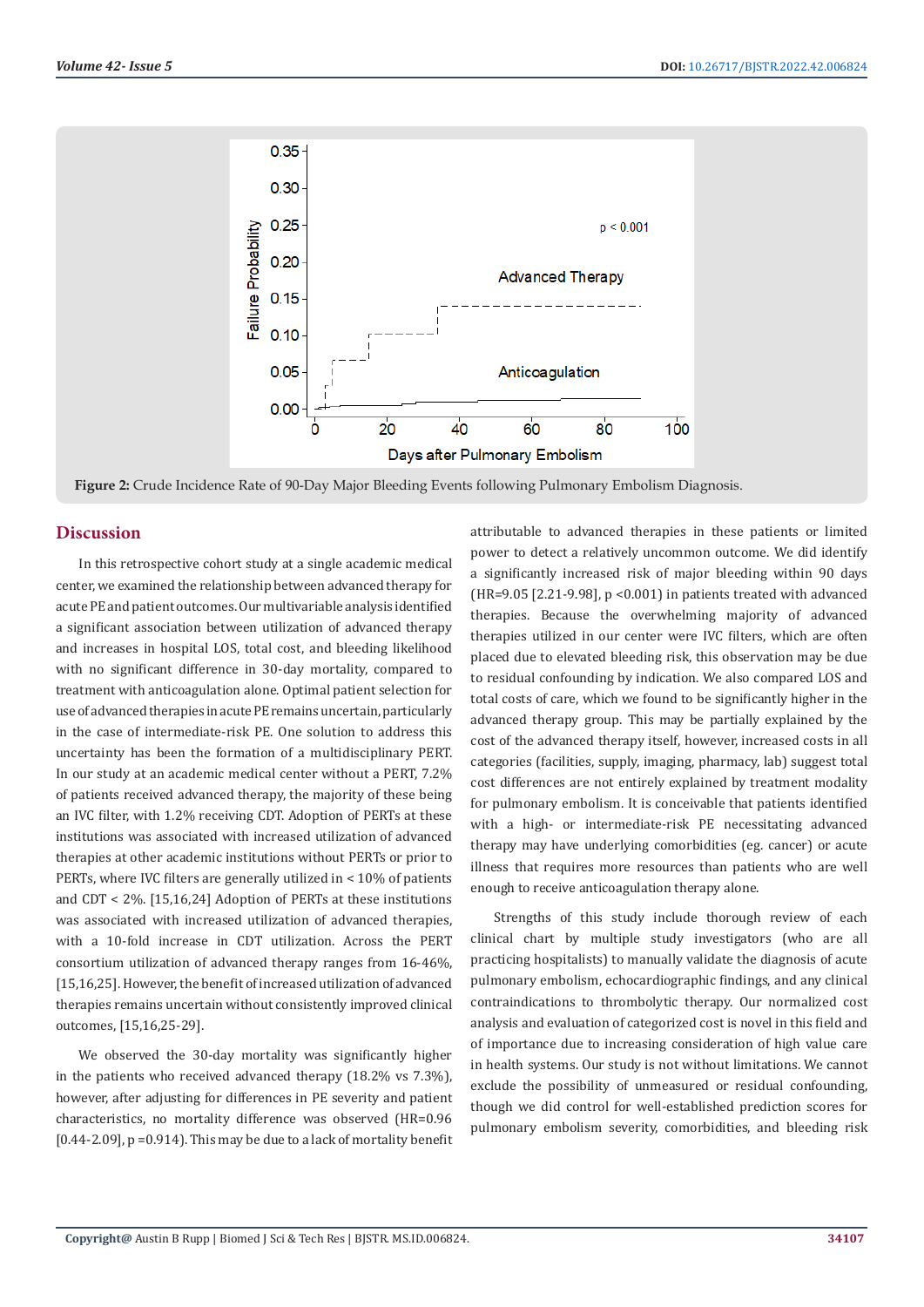in our multivariable model. Our analysis was conducted within a single academic medical canter, and our findings may not be generalizable to other populations. Lastly, utilization of advanced therapies was relatively low across our study population, and we lacked sufficient power for further subgroup analysis dependent on type of advanced therapy used.

In conclusion, we observed an association between advanced therapies for acute PE and increased cost of care, LOS, and major bleeding events, without a reduction in mortality. Given previously described significant increases in utilization of advanced therapies after adoption of PERTs, it will be important to carefully monitor patient-centered clinical outcomes with adoption of new care systems. Adequately powered randomized clinical trials are needed to identify the safest and most effective advanced therapies for acute PE management.

#### **References**

- 1. [\(2012\) Venous thromboembolism in adult hospitalizations United](https://pubmed.ncbi.nlm.nih.gov/22672974/)  [States, 2007-2009. MMWR Morb Mortal Wkly Rep 61\(22\): 401-404.](https://pubmed.ncbi.nlm.nih.gov/22672974/)
- 2. [Goldhaber SZ, Visani L, De Rosa M \(1999\) Acute pulmonary embolism:](https://pubmed.ncbi.nlm.nih.gov/10227218/)  [clinical outcomes in the International Cooperative Pulmonary Embolism](https://pubmed.ncbi.nlm.nih.gov/10227218/)  [Registry \(ICOPER\). Lancet 353\(9162\): 1386-1389.](https://pubmed.ncbi.nlm.nih.gov/10227218/)
- 3. [Kearon C, Akl EA, Ornelas J, Joseph O, Allen B, et al. \(2016\) Antithrombotic](https://pubmed.ncbi.nlm.nih.gov/26867832/)  [Therapy for VTE Disease: CHEST Guideline and Expert Panel Report.](https://pubmed.ncbi.nlm.nih.gov/26867832/)  [Chest 149\(2\): 315-352.](https://pubmed.ncbi.nlm.nih.gov/26867832/)
- 4. [Konstantinides SV, Meyer G, Becattini C, Hector B, GJ Geersing, et al.](https://pubmed.ncbi.nlm.nih.gov/31504429/)  [\(2020\) 2019 ESC Guidelines for the diagnosis and management of acute](https://pubmed.ncbi.nlm.nih.gov/31504429/)  [pulmonary embolism developed in collaboration with the European](https://pubmed.ncbi.nlm.nih.gov/31504429/)  [Respiratory Society \(ERS\). Eur Heart J 41\(4\): 543-603.](https://pubmed.ncbi.nlm.nih.gov/31504429/)
- 5. [Jaff MR, McMurtry MS, Archer SL, Mary C, Neil G, et al. \(2011\) Management](https://pubmed.ncbi.nlm.nih.gov/21422387/)  [of massive and submassive pulmonary embolism, iliofemoral deep vein](https://pubmed.ncbi.nlm.nih.gov/21422387/)  [thrombosis, and chronic thromboembolic pulmonary hypertension: a](https://pubmed.ncbi.nlm.nih.gov/21422387/)  [scientific statement from the American Heart Association. Circulation](https://pubmed.ncbi.nlm.nih.gov/21422387/)  [123\(16\): 1788-1830.](https://pubmed.ncbi.nlm.nih.gov/21422387/)
- 6. [Meyer G, Vicaut E, Danays T, G Abnelli, Cecilia B, et al. \(2014\) Fibrinolysis](https://pubmed.ncbi.nlm.nih.gov/24716681/)  [for patients with intermediate-risk pulmonary embolism. N Engl J Med](https://pubmed.ncbi.nlm.nih.gov/24716681/)  [370\(15\): 1402-1411.](https://pubmed.ncbi.nlm.nih.gov/24716681/)
- 7. [Konstantinides SV, Vicaut E, Danays T, L Bertoletti, Jan BW, et al.](https://pubmed.ncbi.nlm.nih.gov/28335835/)  [\(2017\) Impact of Thrombolytic Therapy on the Long-Term Outcome](https://pubmed.ncbi.nlm.nih.gov/28335835/)  [of Intermediate-Risk Pulmonary Embolism. J Am Coll Cardiol 69\(12\):](https://pubmed.ncbi.nlm.nih.gov/28335835/)  [1536-1544.](https://pubmed.ncbi.nlm.nih.gov/28335835/)
- 8. [Chatterjee S, Chakraborty A, Weinberg I, Mitul K, Robert LW, et al. \(2014\)](https://pubmed.ncbi.nlm.nih.gov/24938564/)  [Thrombolysis for pulmonary embolism and risk of all-cause mortality,](https://pubmed.ncbi.nlm.nih.gov/24938564/)  [major bleeding, and intracranial hemorrhage: a meta-analysis. Jama](https://pubmed.ncbi.nlm.nih.gov/24938564/)  [311\(23\): 2414-2421.](https://pubmed.ncbi.nlm.nih.gov/24938564/)
- 9. [Marti C, John G, Konstantinides S, C Combescure, Olivier S, et al. \(2015\)](https://pubmed.ncbi.nlm.nih.gov/24917641/)  [Systemic thrombolytic therapy for acute pulmonary embolism: a](https://pubmed.ncbi.nlm.nih.gov/24917641/)  [systematic review and meta-analysis. Eur Heart J 36\(10\): 605-614.](https://pubmed.ncbi.nlm.nih.gov/24917641/)
- 10. [Kucher N, Boekstegers P, Muller OJ, C Kupatt, Thomas H, et al. \(2014\)](https://pubmed.ncbi.nlm.nih.gov/24226805/)  [Randomized, controlled trial of ultrasound-assisted catheter-directed](https://pubmed.ncbi.nlm.nih.gov/24226805/)  [thrombolysis for acute intermediate-risk pulmonary embolism.](https://pubmed.ncbi.nlm.nih.gov/24226805/)  [Circulation 129\(4\): 479-486.](https://pubmed.ncbi.nlm.nih.gov/24226805/)
- 11. [Piazza G, Hohlfelder B, Jaff MR, Kenneth O, Tod CE, et al. \(2015\) A](https://pubmed.ncbi.nlm.nih.gov/26315743/)  [Prospective, Single-Arm, Multicenter Trial of Ultrasound-Facilitated,](https://pubmed.ncbi.nlm.nih.gov/26315743/)

[Catheter-Directed, Low-Dose Fibrinolysis for Acute Massive and](https://pubmed.ncbi.nlm.nih.gov/26315743/) [Submassive Pulmonary Embolism: The SEATTLE II Study. JACC](https://pubmed.ncbi.nlm.nih.gov/26315743/) [Cardiovasc Interv 8\(10\): 1382-1392.](https://pubmed.ncbi.nlm.nih.gov/26315743/)

- 12. [Lee T, Itagaki S, Chiang YP, Egorova NN, Adams DH, et al. \(2018\) Survival](file:///F:/New%20Journals/BJSTR.MS.ID.006824-SI/BJSTR-SUR-22-RA-376_W_SI/BJSTR-SUR-22-RA-376_W_SI/Survival%20and%20recurrence%20after%20acute%20pulmonary%20embolism%20treated%20with%20pulmonary%20embolectomy%20or%20thrombolysis%20in%20New%20York%20State,%201999%20to%202013) [and recurrence after acute pulmonary embolism treated with pulmonary](file:///F:/New%20Journals/BJSTR.MS.ID.006824-SI/BJSTR-SUR-22-RA-376_W_SI/BJSTR-SUR-22-RA-376_W_SI/Survival%20and%20recurrence%20after%20acute%20pulmonary%20embolism%20treated%20with%20pulmonary%20embolectomy%20or%20thrombolysis%20in%20New%20York%20State,%201999%20to%202013) [embolectomy or thrombolysis in New York State, 1999 to 2013. J Thorac](file:///F:/New%20Journals/BJSTR.MS.ID.006824-SI/BJSTR-SUR-22-RA-376_W_SI/BJSTR-SUR-22-RA-376_W_SI/Survival%20and%20recurrence%20after%20acute%20pulmonary%20embolism%20treated%20with%20pulmonary%20embolectomy%20or%20thrombolysis%20in%20New%20York%20State,%201999%20to%202013) [Cardiovasc Surg 155\(3\): 1084-1090.](file:///F:/New%20Journals/BJSTR.MS.ID.006824-SI/BJSTR-SUR-22-RA-376_W_SI/BJSTR-SUR-22-RA-376_W_SI/Survival%20and%20recurrence%20after%20acute%20pulmonary%20embolism%20treated%20with%20pulmonary%20embolectomy%20or%20thrombolysis%20in%20New%20York%20State,%201999%20to%202013)
- 13. [Pasrija C, Kronfli A, Rouse M, Maxwell RBS, Gregory J, et al. \(2018\)](https://www.sciencedirect.com/science/article/pii/S002252231732768X) [Outcomes after surgical pulmonary embolectomy for acute submassive](https://www.sciencedirect.com/science/article/pii/S002252231732768X) [and massive pulmonary embolism: A single-center experience. J Thorac](https://www.sciencedirect.com/science/article/pii/S002252231732768X) [Cardiovasc Surg 155\(3\): 1095-1106.](https://www.sciencedirect.com/science/article/pii/S002252231732768X)
- 14. [Kabrhel C, Jaff MR, Channick RN, Baker JN, Rosenfield K \(2013\) A](https://journal.chestnet.org/article/S0012-3692(13)60767-9/fulltext) [multidisciplinary pulmonary embolism response team Chest 144\(5\):](https://journal.chestnet.org/article/S0012-3692(13)60767-9/fulltext) [1738-1739.](https://journal.chestnet.org/article/S0012-3692(13)60767-9/fulltext)
- 15. [Rosovsky R, Chang Y, Rosenfield K, Richard C, Michael RJ, et al. \(2019\)](https://pubmed.ncbi.nlm.nih.gov/30242551/) [Changes in treatment and outcomes after creation of a pulmonary](https://pubmed.ncbi.nlm.nih.gov/30242551/) [embolism response team \(PERT\), a 10-year analysis. J Thromb](https://pubmed.ncbi.nlm.nih.gov/30242551/) [Thrombolysis 47\(1\): 31-40.](https://pubmed.ncbi.nlm.nih.gov/30242551/)
- 16. [Xenos ES, Davis GA, He Q, Green A, Smyth SS \(2019\) The implementation](https://pubmed.ncbi.nlm.nih.gov/30930079/) [of a pulmonary embolism response team in the management of](https://pubmed.ncbi.nlm.nih.gov/30930079/) [intermediate- or high-risk pulmonary embolism. J Vasc Surg Venous](https://pubmed.ncbi.nlm.nih.gov/30930079/) [Lymphat Disord 7\(4\): 493-500.](https://pubmed.ncbi.nlm.nih.gov/30930079/)
- 17. [Lawrence K, Joos C, Jones AE, Johnson SA, Witt DM \(2019\) Assessing](https://link.springer.com/article/10.1007/s11239-019-01885-y) [the accuracy of ICD-10 codes for identifying acute thromboembolic](https://link.springer.com/article/10.1007/s11239-019-01885-y) [events among patients receiving anticoagulation therapy. J Thromb](https://link.springer.com/article/10.1007/s11239-019-01885-y) [Thrombolysis 48\(2\): 181-186.](https://link.springer.com/article/10.1007/s11239-019-01885-y)
- 18. [Fang MC, Fan D, Sung SH, Daniel MW, John RS, et al. \(2017\) Validity of](https://www.ncbi.nlm.nih.gov/pmc/articles/PMC5125903/) [Using Inpatient and Outpatient Administrative Codes to Identify Acute](https://www.ncbi.nlm.nih.gov/pmc/articles/PMC5125903/) [Venous Thromboembolism: The CVRN VTE Study. Med Care 55\(12\):](https://www.ncbi.nlm.nih.gov/pmc/articles/PMC5125903/) [e137-e143.](https://www.ncbi.nlm.nih.gov/pmc/articles/PMC5125903/)
- 19. [Aujesky D, Obrosky DS, Stone RA, Thomas EA, Arnaud P, et al. \(2005\)](https://www.ncbi.nlm.nih.gov/pmc/articles/PMC2718410/) [Derivation and validation of a prognostic model for pulmonary](https://www.ncbi.nlm.nih.gov/pmc/articles/PMC2718410/) [embolism. Am J Respir Crit Care Med 172\(8\): 1041-1046.](https://www.ncbi.nlm.nih.gov/pmc/articles/PMC2718410/)
- 20. [Schulman S, Kearon C \(2005\) Subcommittee on Control of Anticoagulation](https://pubmed.ncbi.nlm.nih.gov/15842354/) [of the S, Standardization Committee of the International Society on T,](https://pubmed.ncbi.nlm.nih.gov/15842354/) [Haemostasis. Definition of major bleeding in clinical investigations of](https://pubmed.ncbi.nlm.nih.gov/15842354/) [antihemostatic medicinal products in non-surgical patients. J Thromb](https://pubmed.ncbi.nlm.nih.gov/15842354/) [Haemost 3\(4\): 692-694.](https://pubmed.ncbi.nlm.nih.gov/15842354/)
- 21. [Kawamoto K, Martin CJ, Williams K, Ming CT, Charlton GP, et al. \(2015\)](https://pubmed.ncbi.nlm.nih.gov/25324556/) [Value Driven Outcomes \(VDO\): a pragmatic, modular, and extensible](https://pubmed.ncbi.nlm.nih.gov/25324556/) [software framework for understanding and improving health care costs](https://pubmed.ncbi.nlm.nih.gov/25324556/) [and outcomes. J Am Med Inform Assoc 22\(1\): 223-235.](https://pubmed.ncbi.nlm.nih.gov/25324556/)
- 22. [Charlson ME, Pompei P, Ales KL, MacKenzie CR \(1987\) A new method of](https://pubmed.ncbi.nlm.nih.gov/3558716/) [classifying prognostic comorbidity in longitudinal studies: development](https://pubmed.ncbi.nlm.nih.gov/3558716/) [and validation. J Chronic Dis 40\(5\): 373-383.](https://pubmed.ncbi.nlm.nih.gov/3558716/)
- 23. [Williams R \(2012\) Using the margins command to estimate and interpret](https://journals.sagepub.com/doi/pdf/10.1177/1536867X1201200209) [adjusted predictions and marginal effects. Stata Journal 12\(2\): 308-331.](https://journals.sagepub.com/doi/pdf/10.1177/1536867X1201200209)
- 24. [Freeland ZK, Clayton JT, Rosenblatt RL \(2019\) Management of](https://www.ncbi.nlm.nih.gov/pmc/articles/PMC6442875/) [pulmonary embolism at a large academic hospital. Proc \(Bayl Univ Med](https://www.ncbi.nlm.nih.gov/pmc/articles/PMC6442875/) [Cent\) 32\(1\): 9-13.](https://www.ncbi.nlm.nih.gov/pmc/articles/PMC6442875/)
- 25. [Schultz J, Giordano N, Zheng H, Blair AP, Geoffy DB, et al. \(2019\)](https://pubmed.ncbi.nlm.nih.gov/30632901/) [EXPRESS: A Multidisciplinary Pulmonary Embolism Response Team](https://pubmed.ncbi.nlm.nih.gov/30632901/) [\(PERT\) - Experience from a national multicenter consortium. Pulm Circ](https://pubmed.ncbi.nlm.nih.gov/30632901/) [9\(3\): 2045894018824563.](https://pubmed.ncbi.nlm.nih.gov/30632901/)
- 26. [Chaudhury P, Gadre SK, Schneider E, Rahul DR, Marcelo G, et al. \(2019\)](https://pubmed.ncbi.nlm.nih.gov/31495443/) [Impact of Multidisciplinary Pulmonary Embolism Response Team](https://pubmed.ncbi.nlm.nih.gov/31495443/) [Availability on Management and Outcomes. Am J Cardiol 124\(9\): 1465-](https://pubmed.ncbi.nlm.nih.gov/31495443/) [1469.](https://pubmed.ncbi.nlm.nih.gov/31495443/)